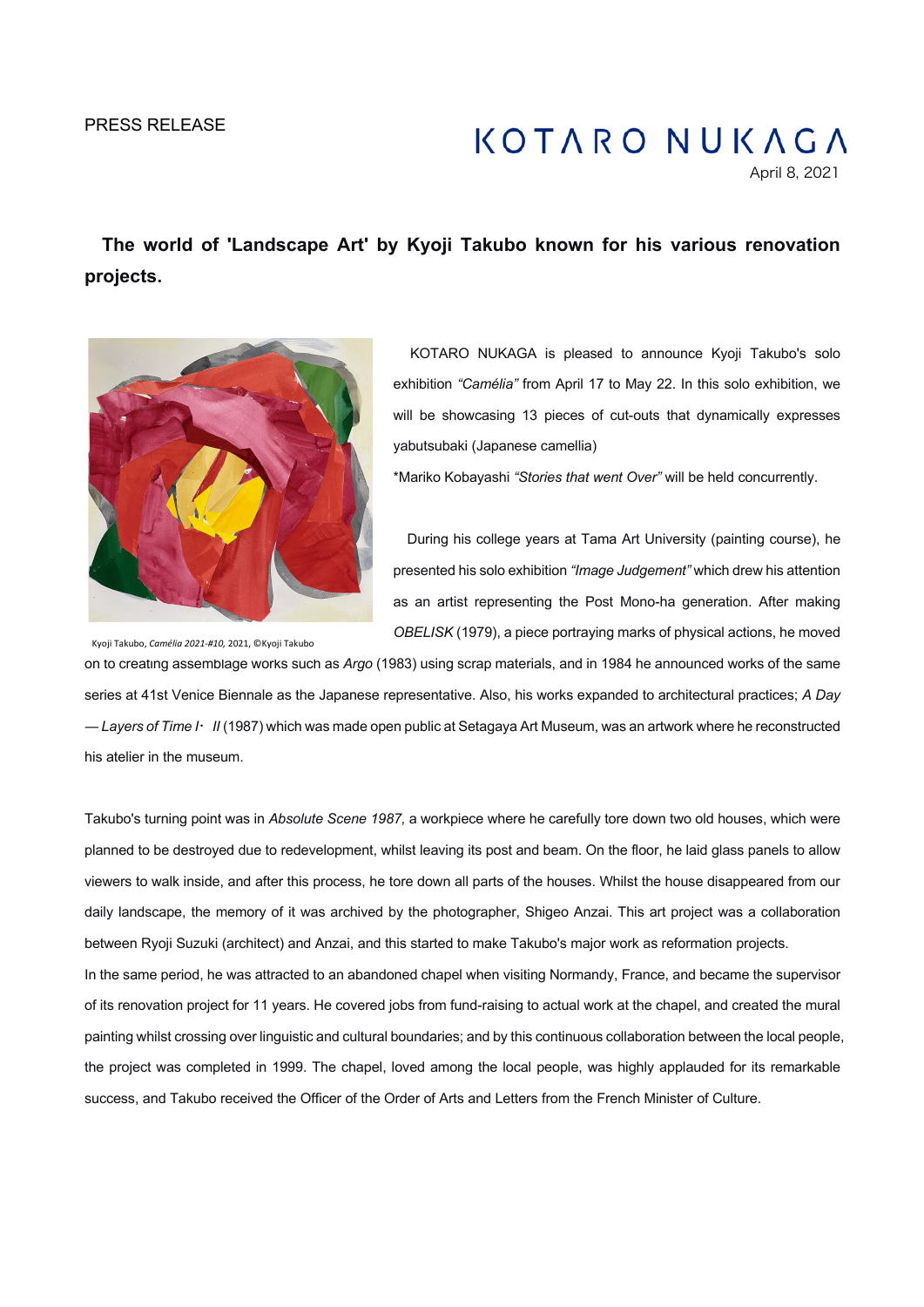After returning to Japan in 2000, he became the official cultural advisor of Konpira-san Shrine in Kagawa prefecture and started the renovation project of Kotohirayama. After Honden Zenza-sai (a ceremony for transferring the deity to another shrine) in 2004, Takubo drew yabutsubaki with a strong touch on a fusuma of Shiro-shoin, and also undertook the architectural design and mural painting of café&restaurant Kami Tsubaki. He has been showing the vitality of historical places with magnificent scale and is still actively producing new artworks. Takubo thinks a world where all creatures live in prosperity will be completed by creating 'Landscape Art' *―*the reborn landscape made by combining and converting other elements together, whilst human beings and other creatures coexist with respect. No matter if the artist finishes the artwork or not, 'Landscape Art' continues to stay as the place of expression.

### A Cut-out of a Tsubaki

Our common interest in "light" and "color" became a major element after Modern Art, especially through Newton's Optics and Goethe's *Theory of Colors*. There were new painting methods by Delacroix and Turner, Manet and Monet, as well as the unique approach to "color" by Cézanne, Matisse, and Mondrian.

------------------------------------------------------------------------------------------------------------

Today, embodying "color" to "light", or "light" to "color" as a whole, has become the common method because of technological changes. I was especially influenced by Matisse's methods in his last half of life, such as 'the Cut-Outs', where he cut and pasted colored paper, and *The Rosary Chapel* where he created harmony between colors and lights, by letting the light strike into the room through the colored stained-glass, and reflect on floors, walls (tile painting), and ceilings. So for my practices of 'Landscape Art', I made *The Chapel of Apple* in France, *Kami Tsubaki* in Konpira-san Shrine, and a mural mosaic made by natural stones at the University of Sacred Heart, Le Pommier d'or (The Golden Apple), done in 2017. Through these works, I discovered the central images "apple", "yabutsubaki" and "golden apple", for each particular landscape, and now, I am moving towards a new 'Landscape Art' \*.

A Paper-cutting of a Tsubaki in this exhibition, is the first image of this new 'Landscape Art'.

Kyoji Takubo

\* "What I am aiming for in 'Landscape Art', is a site where expressions stay alive in the future, after the artist's absence." Kyoji Takubo, Sites of Expression (Kodansha Gendai-shinsho, 2003)

In this exhibition, we will be presenting a new series of cut-out in the motif of yabutsubaki. Seto Inland Sea's unique environment, where he visited during the renovation project of Kotohirayama, was calm because of its warm climate, and

------------------------------------------------------------------------------------------------------------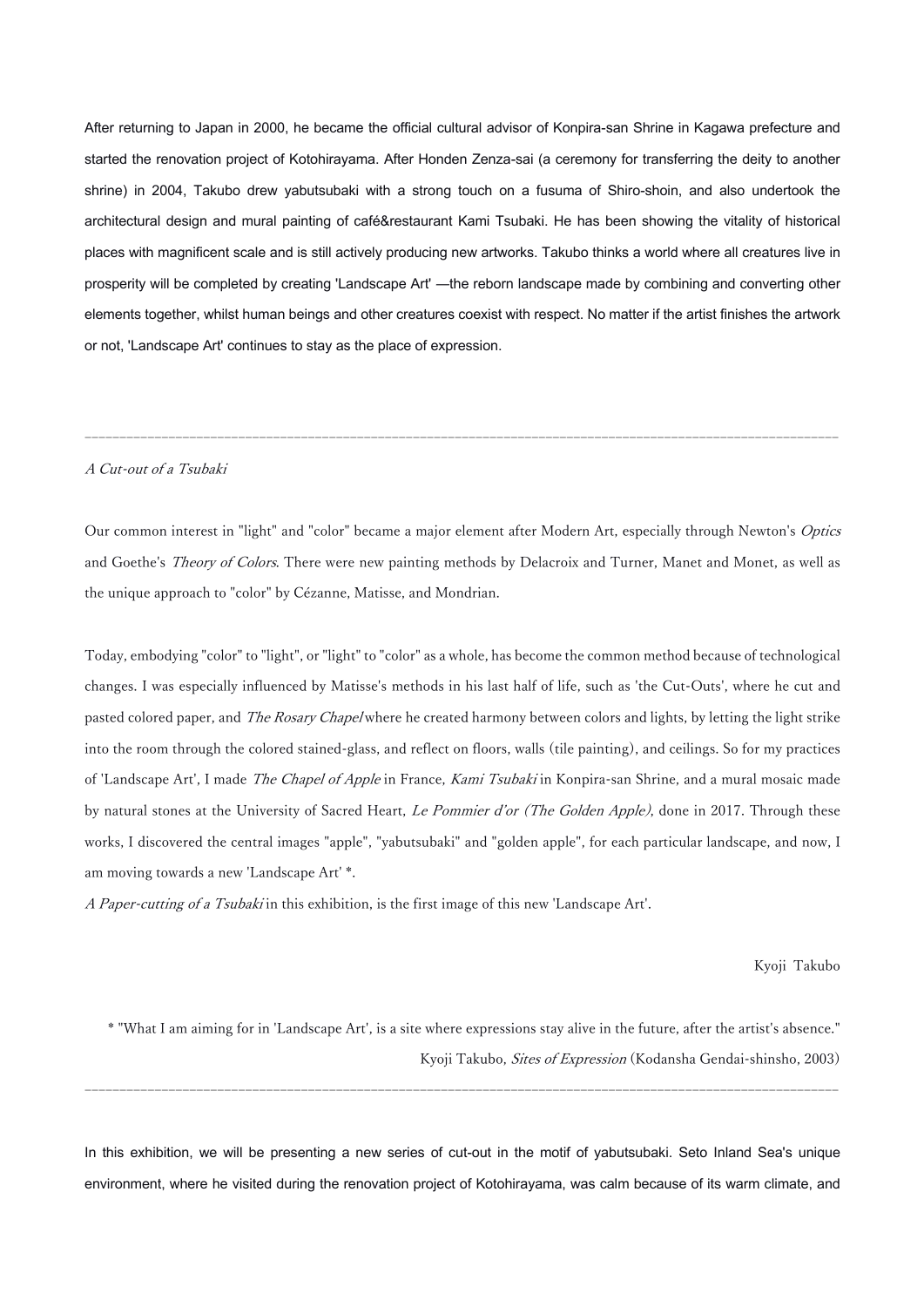islands with gentle ridges. As if responding to this environment, yabutsubaki bloomed with its dignified presence. Takubo says that he read the cultural features of the land from this flower and thought of it as "the flower in its existence with earth and water"; which then became an important material for him. Whilst changing its material and method, this is a motif that appears repeatedly in his works, such as drawings using sepia color, and mosaic made by natural stones. Takubo's new 'Landscape Art' will beautifully raise its curtain with this one and only yabutsubaki.

### **EXHIBITION DETAILS**

Kyoji Takubo "Camélia" April 17, 2021 - May 22 11:00−18:00 (Tue-Sat) \*Closed on Sun, Mon and Public Holidays KOTARO NUKAGA TERRADA Art Complex 3F, 1-33-10 Higashi-Shinagawa, Shinagawa-ku, Tokyo, 140-0002 Japan \*Gallery hours and other information are subject to change

## **VENUE**

### KOTARO NUKAGA

TERRADA Art Complex 3F, 1-33-10 Higashi-Shinagawa, Shinagawa-ku, Tokyo, 140-0002 Japan

## **ARTIST**

Kyoji Takubo (1949, Ehime) studied painting at Tama Art University. He started his career as an artist in 1971, exhibiting 5 series of solo shows *'Image Judgement'*at the galleries in Tokyo. In 1980s he focused on the creation of assemblage, and represented Japan in the 41st Venice Biennale.

Furthermore, in collaboration with architect Ryoji Suzuki and photographer Shigeo Anzai, he produced the project *'Absolute Scene – 1987'* showing viewers the process of tearing down two old houses. This project took him far in his artistic odyssey to explore works involved with architecture which arose with memories and history ingrained in a specific place.

From 1989, moving to Normandy, France, with his family, he devoted 11 years to the restoration of a small abandoned chapel. For the project of *'La Chapelle des Pommiers' ,* Takubo received Officer of the Order of Arts and Letters from the French Minister of Culture.

After returning to Japan, he has been undertaken the restoration of the whole sanctuary of Kompira-san shrine in Shikoku, produced mosaic wall painting for Global Plaza Entrance of University of the Sacred Heart, Tokyo, offering many paintings of various plants to Auberge "The HIRAMATSU Karuizawa Miyota" opened in March, 2021 and many other projects producing 'Landscape Art' that will live even after the disappearance of the artist.

He has exhibited at galleries and museums including Museum of Contemporary Art Tokyo and Ohara Museum. His work is in the permanent collections of The National Museum of Art, Osaka, The Museum of Art, Ehime, etc.

Visiting professor in Tama Art University, Distinguished Guest Scholar in University of the Sacred Heart Tokyo.